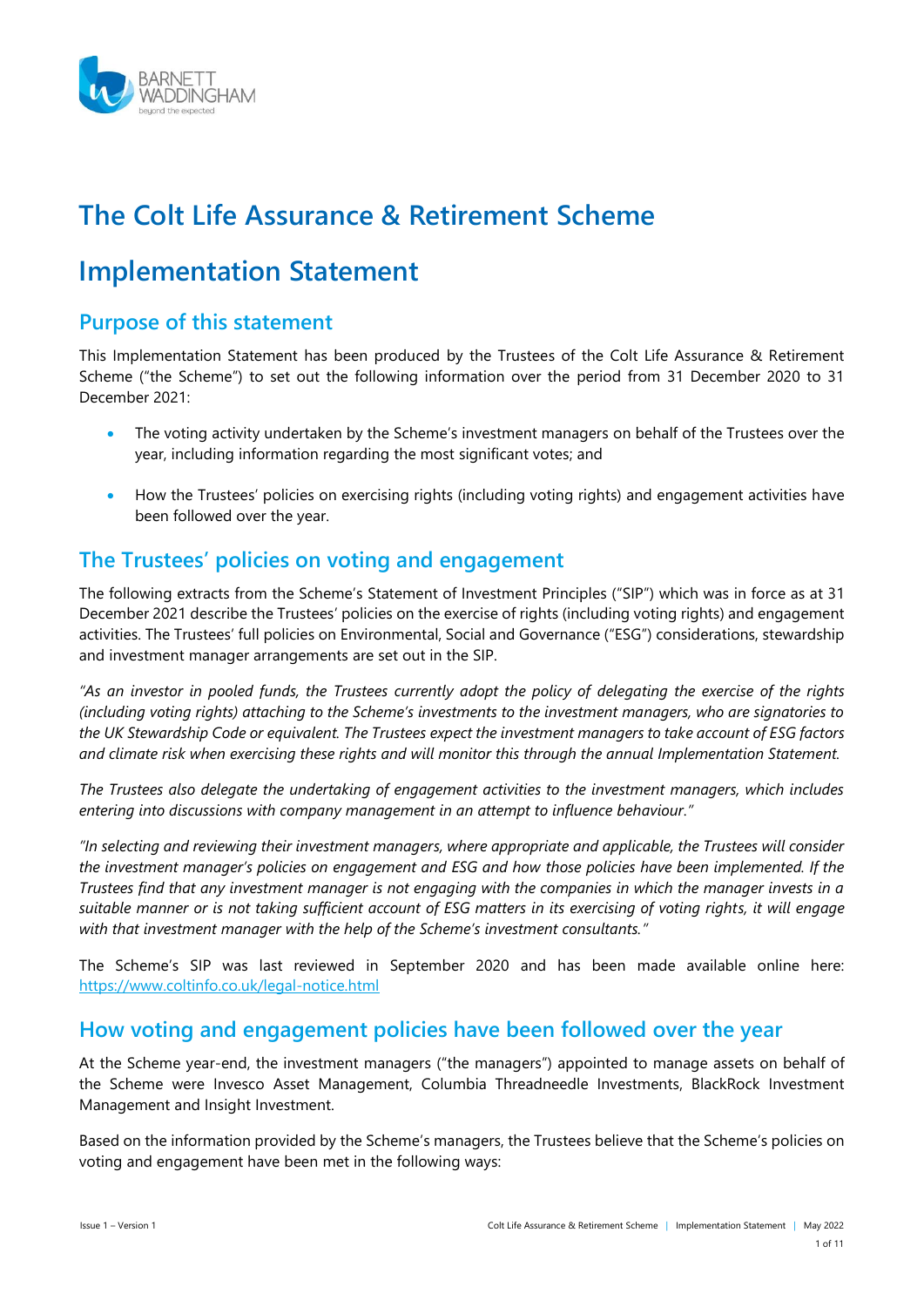

- The Scheme invests entirely in pooled funds and, as such, delegates responsibility for carrying out voting and engagement activities to the Scheme's managers. Investment rights (including voting rights) have been exercised by the managers in line with their general policies on corporate governance. The Trustees also expect the managers to have engaged with the companies in which they invest in relation to ESG matters.
- The Trustees have a process in place to review the performance of the funds in which the Scheme invests and any significant fund developments from time to time.
- The Trustees receive voting and engagement data from the Scheme's managers on an annual basis, which they review and report on in their annual Implementation Statement.

The Trustees have reviewed the summary data below in respect of the managers' voting and engagement activities and are comfortable that the actions of the managers are in alignment with the Scheme's stewardship policies. The Trustees have not undertaken a formal review of the managers' voting and engagement policies (outside of the information contained within the Implementation Statement) over the year

#### **Approved by the Trustees of The Colt Life Assurance & Retirement Scheme May 2022**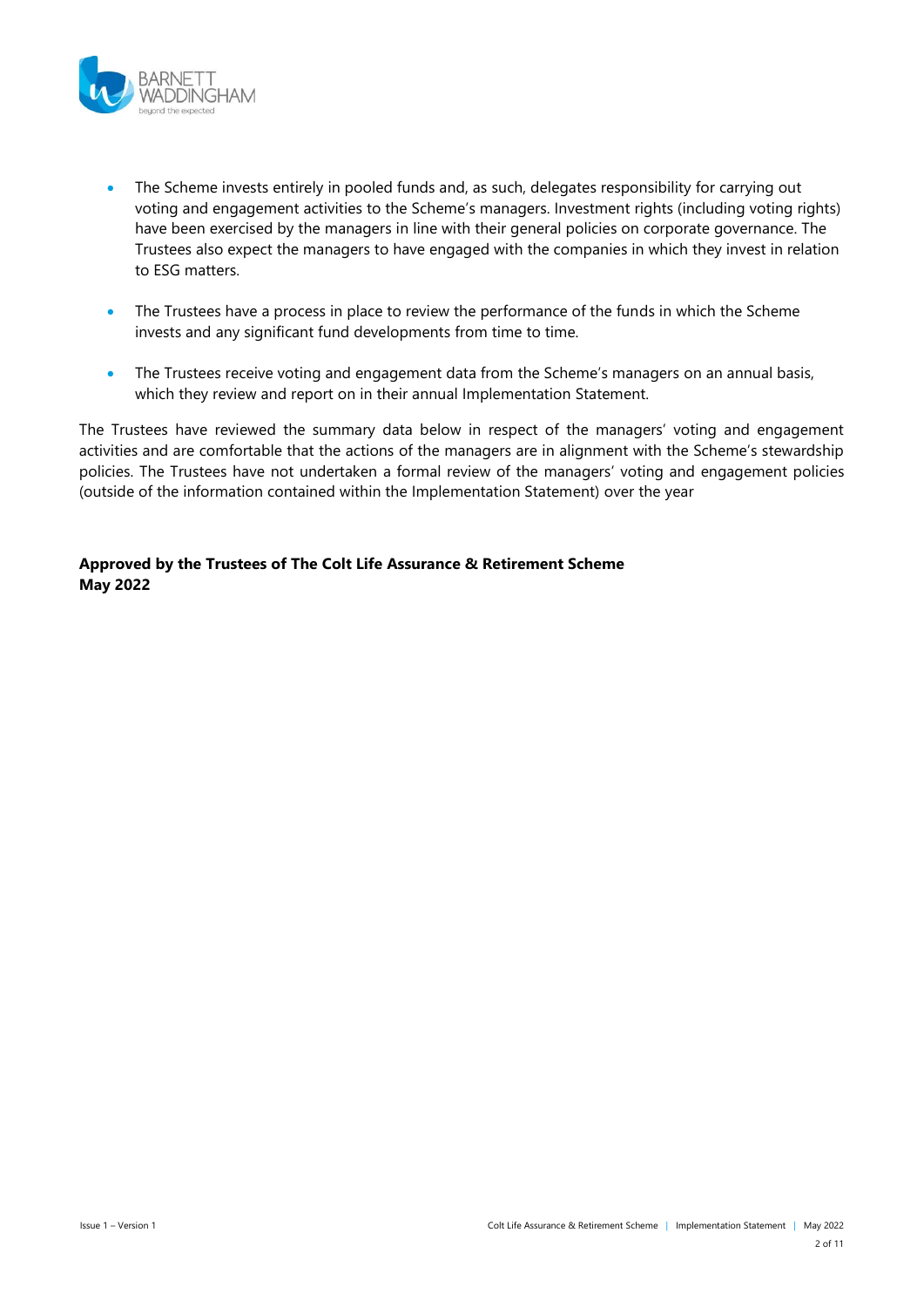

# **Voting data**

This section provides a summary of the voting activity undertaken by the managers on behalf of the Trustees over the year to 31 December 2021.

There are not expected to be any voting rights attaching to the Insight LDI funds, Insight credit funds or the liquidity funds held by the Scheme as there is a limited ability to engage with key stakeholders given the nature of these mandates. Therefore, these funds are not included in the tables below.

The Scheme was invested in private equity funds with both BlackRock Investment Management and Schroder Investment Management, alongside being invested in a property fund with Columbia Threadneedle Investments over the year. However, these assets were sold prior to the year-end and are therefore not included in the tables below.

| <b>Manager</b>                                                                                                                         | <b>BlackRock</b>                             |                                          |                                                                                                                              |                                                                             | <b>Invesco</b>                  | <b>Columbia</b><br><b>Threadneedle</b> |
|----------------------------------------------------------------------------------------------------------------------------------------|----------------------------------------------|------------------------------------------|------------------------------------------------------------------------------------------------------------------------------|-----------------------------------------------------------------------------|---------------------------------|----------------------------------------|
| <b>Fund name</b>                                                                                                                       | iShares<br>Emerging<br>Markets Index<br>Fund | Aquila Life<br><b>MSCI World</b><br>Fund | iShares Edge<br>EM<br>Fundamental<br>Weighted Index<br>Fund                                                                  | Aquila Life<br>Global<br>Developed<br>Fundamental<br>Weighted Index<br>Fund | Global Targeted<br>Returns Fund | Dynamic Real<br>Return Fund            |
| <b>Structure</b>                                                                                                                       |                                              |                                          | Pooled                                                                                                                       |                                                                             |                                 |                                        |
| <b>Ability to influence</b><br>voting behaviour of<br>manager                                                                          |                                              |                                          | The pooled fund structure means that there is limited scope for the Trustees to influence the manager's voting<br>behaviour. |                                                                             |                                 |                                        |
| Number of<br>company meetings<br>the manager was<br>eligible to vote at<br>over the year                                               | 2,501                                        | 973                                      | 718                                                                                                                          | 595                                                                         | 348                             | 368                                    |
| Number of<br>resolutions the<br>manager was<br>eligible to vote on<br>over the year                                                    | 22,106                                       | 13,094                                   | 6,989                                                                                                                        | 8,666                                                                       | 5,343                           | 4,694                                  |
| Percentage of<br>resolutions the<br>manager voted on                                                                                   | 100.0%                                       | 99.0%                                    | 100.0%                                                                                                                       | 100.0%                                                                      | 98.3%                           | 100.0%                                 |
| Percentage of<br>resolutions the<br>manager abstained<br>from, as a<br>percentage of the<br>total number of<br>resolutions voted<br>on | 3.0%                                         | 0.0%                                     | 6.0%                                                                                                                         | 0.0%                                                                        | 0.3%                            | 2.6%                                   |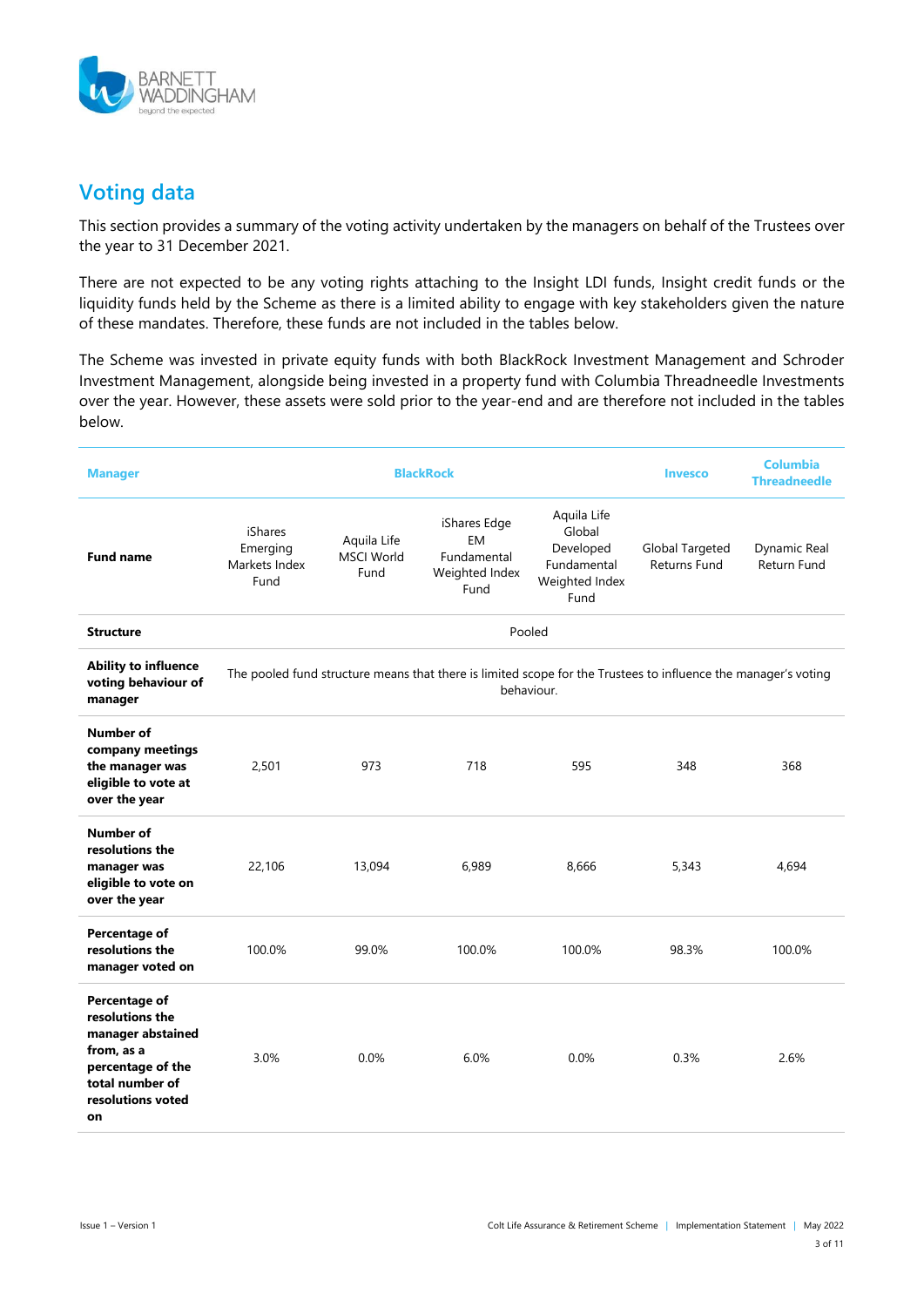

| Percentage of<br>resolutions voted<br>with management,<br>as a percentage of<br>the total number of<br>resolutions voted<br>on       | 89.0% | 91.0% | 90.0% | 92.0% | 92.1% | 90.9% |
|--------------------------------------------------------------------------------------------------------------------------------------|-------|-------|-------|-------|-------|-------|
| Percentage of<br>resolutions voted<br>against<br>management, as a<br>percentage of the<br>total number of<br>resolutions voted<br>on | 10.0% | 8.0%  | 9.0%  | 7.0%  | 7.9%  | 6.6%  |
| Percentage of<br>resolutions voted<br>contrary to the<br>recommendation of<br>the proxy advisor                                      | 1.0%  | 0.0%  | 0.0%  | 0.0%  | 4.8%  | n/a   |

*Source: Information provided by the managers.*

## **Proxy voting**

A proxy advisor is a company that advises how owners of shares could vote on resolutions at shareholder meetings and, where applicable, the proxy advisor can also vote on behalf of the owners of the shares. The below details how each of the Scheme's managers (where applicable) utilise a proxy advisor.

BlackRock use Institutional Shareholder Services' (ISS) electronic platform to execute their vote instructions, manage client accounts in relation to voting and facilitate client reporting on voting. In certain markets, Blackrock work with proxy research firms who apply their proxy voting guidelines to filter out routine or non-contentious proposals and refer to BlackRock any meetings where additional research and possibly engagement might be required to inform their voting decision.

Globally, Invesco leverage research from ISS and Glass Lewis, and utilise the Investment Association IVIS in the UK for research of UK securities. Invesco generally retain full and independent discretion with respect to proxy voting decisions. Globally, Invesco receive research reports, including vote recommendations, from ISS and Glass Lewis for company shareholder meetings across their holdings. To assist with the operational aspects of the proxy voting process (including vote disclosure) to meet regulatory requirements, Invesco retain the services of ISS and leverages their proprietary proxy voting platform ("PROXYintel") to further streamline the process. Invesco also engage ISS's governance research and voting services to implement their internally developed custom voting guidelines with specific voting recommendations on ESG issues applied globally.

Columbia Threadneedle utilise the proxy voting platform of ISS to cast votes for client shares and to provide recordkeeping and vote disclosure services. They have retained Glass, Lewis & Co and ISS to provide proxy research services to ensure quality and objectivity in connection with voting on client shares. Proxy voting decisions are made in accordance with the principles established in the Columbia Threadneedle Investments Corporate Governance and Proxy Voting Principles (Principles) document and their proxy voting practices are implemented through their Proxy Voting Policy.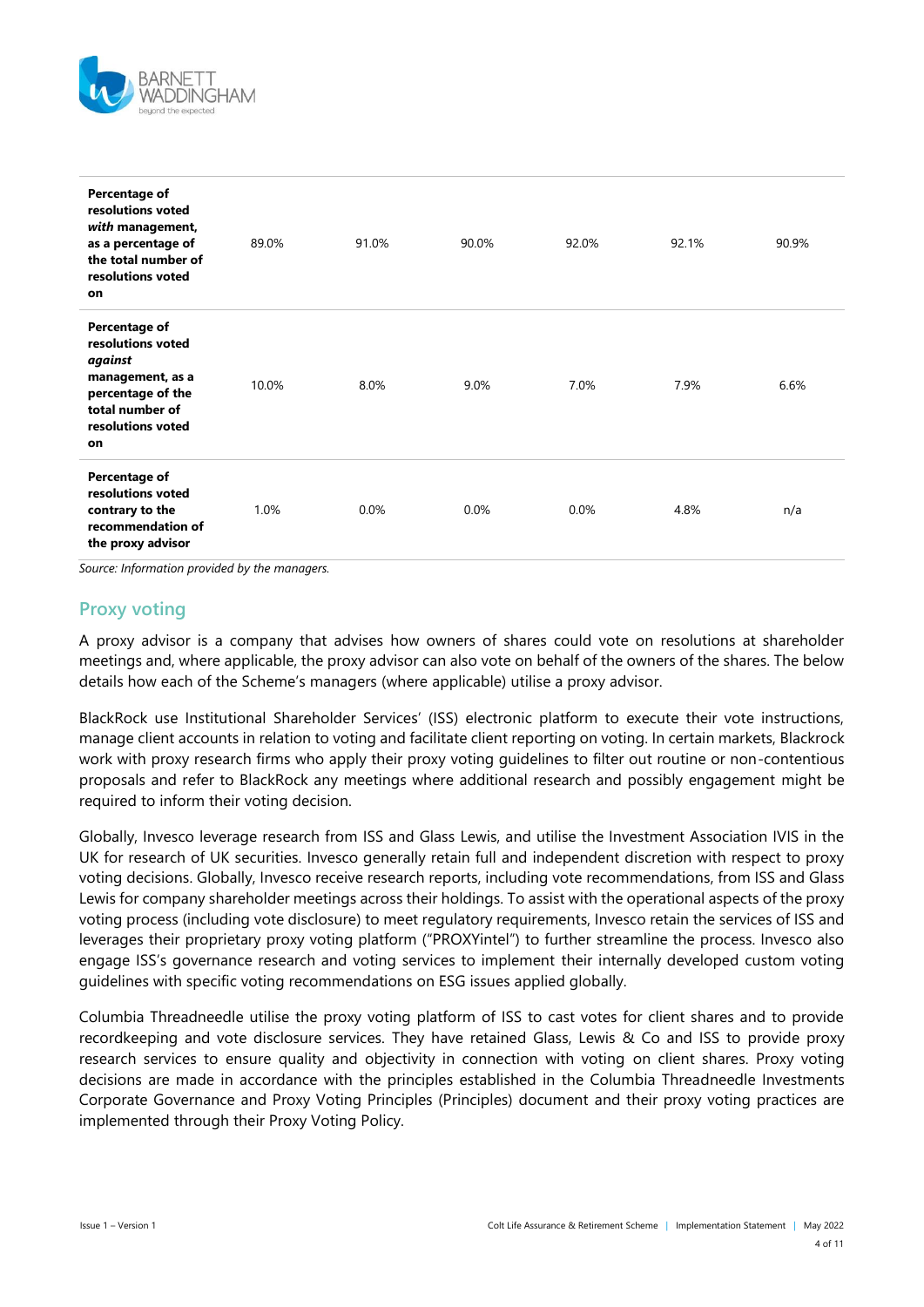

### **Significant votes**

The change in Investment and Disclosure Regulations that came into force from October 2020 requires information on significant votes carried out on behalf of the Trustees over the year to be set out. The guidance does not currently define what constitutes a "significant" vote, so for this Implementation Statement the Trustees have asked the managers to determine what they believe to be a "significant vote".

Data on significant votes was requested from each of the managers included in the voting data table above. Some managers have provided a selection of votes which they believe to be significant and, in the interest of concise reporting, the tables below show three of these votes for each fund.

In some cases, the requested data on significant votes has not been provided by the manager. The Trustees' investment consultant is liaising with the managers to improve the delivery of this data in the future and we understand that the managers are working to improve their disclosures.

Summarised examples of significant votes are set out below.

#### **BlackRock iShares Emerging Markets Index Fund**

|                                                                                                                            | Vote 1                                                                                                        | Vote 2                                                                                                                                                                                       | Vote 3                                                                                                                                                                                                                                         |
|----------------------------------------------------------------------------------------------------------------------------|---------------------------------------------------------------------------------------------------------------|----------------------------------------------------------------------------------------------------------------------------------------------------------------------------------------------|------------------------------------------------------------------------------------------------------------------------------------------------------------------------------------------------------------------------------------------------|
| <b>Company name</b>                                                                                                        | Top Glove Corporation Bhd                                                                                     | <b>JBS SA</b>                                                                                                                                                                                | Vedanta Limited                                                                                                                                                                                                                                |
| Date of vote                                                                                                               | 6 January 2021                                                                                                | 28 April 2021                                                                                                                                                                                | 10 August 2021                                                                                                                                                                                                                                 |
| <b>Approximate size of fund's</b><br>holding as at the date of the<br>vote (as % of portfolio)                             | Data not provided                                                                                             | Data not provided                                                                                                                                                                            | Data not provided                                                                                                                                                                                                                              |
| <b>Summary of the resolution</b>                                                                                           | Elect Lim Andy as Director                                                                                    | Elect Wesley Mendonca Batista<br>Filho as Director                                                                                                                                           | Re-elect Upendra Kumar Sinha<br>as Director                                                                                                                                                                                                    |
| How the manager voted                                                                                                      | Against                                                                                                       | Against                                                                                                                                                                                      | Against                                                                                                                                                                                                                                        |
| If the vote was against<br>management, did the<br>manager communicate their<br>intent to the company ahead<br>of the vote? | Data not provided                                                                                             | Data not provided                                                                                                                                                                            | Data not provided                                                                                                                                                                                                                              |
| <b>Rationale for the voting</b><br>decision                                                                                | The Board has provided<br>inadequate oversight over<br>labour-related and worker<br>health and safety issues. | Blackrock voted against this<br>audit committee member<br>because of substantial<br>accounting irregularities for<br>which they believe the audit<br>committee bears some<br>responsibility. | Blackrock felt that the Company<br>did not meet their governance<br>expectations and they believe<br>the Board would be more<br>effective with a strong Lead<br>Independent Director who has<br>appropriate responsibilities and<br>oversight. |
| <b>Outcome of the vote</b>                                                                                                 | Pass                                                                                                          | Pass                                                                                                                                                                                         | Pass                                                                                                                                                                                                                                           |
| Implications of the outcome                                                                                                | Data not provided                                                                                             | Data not provided                                                                                                                                                                            | Data not provided                                                                                                                                                                                                                              |
| Criteria on which the vote is<br>considered "significant"                                                                  | Data not provided                                                                                             | Data not provided                                                                                                                                                                            | Data not provided                                                                                                                                                                                                                              |

*Source: Information provided by BlackRock.*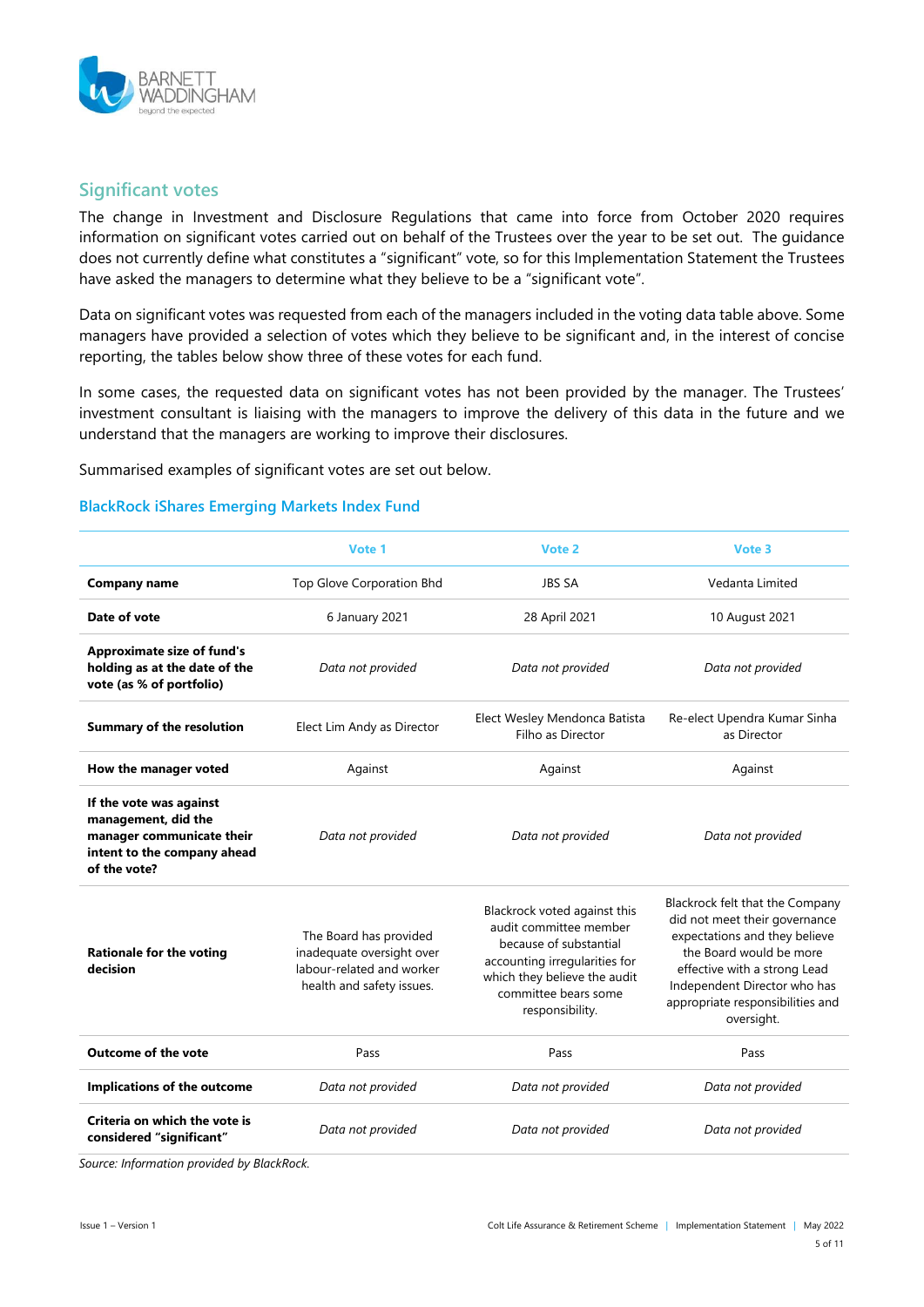

### **BlackRock iShares Edge EM Fundamental Weighted Index Fund**

|                                                                                                                            | Vote 1                                                                                                                                                                                       | Vote 2                                                                                                                                                                              | Vote 3                                                                                                                                                                              |
|----------------------------------------------------------------------------------------------------------------------------|----------------------------------------------------------------------------------------------------------------------------------------------------------------------------------------------|-------------------------------------------------------------------------------------------------------------------------------------------------------------------------------------|-------------------------------------------------------------------------------------------------------------------------------------------------------------------------------------|
| <b>Company name</b>                                                                                                        | <b>JBS SA</b>                                                                                                                                                                                | Huadian Power International<br><b>Corporation Limited</b>                                                                                                                           | Huadian Power International<br><b>Corporation Limited</b>                                                                                                                           |
| Date of vote                                                                                                               | 28 April 2021                                                                                                                                                                                | 30 June 2021                                                                                                                                                                        | 30 June 2021                                                                                                                                                                        |
| <b>Approximate size of fund's</b><br>holding as at the date of the<br>vote (as % of portfolio)                             | Data not provided                                                                                                                                                                            | Data not provided                                                                                                                                                                   | Data not provided                                                                                                                                                                   |
| <b>Summary of the resolution</b>                                                                                           | Elect Wesley Mendonca Batista<br>Filho as Director                                                                                                                                           | Approve Capital Increase<br>Agreement, Assets and Equity<br>Disposal Agreements and<br>related transactions                                                                         | Approve Equity Acquisition<br>Agreements and related<br>transactions                                                                                                                |
| How the manager voted                                                                                                      | Against                                                                                                                                                                                      | Against                                                                                                                                                                             | Against                                                                                                                                                                             |
| If the vote was against<br>management, did the<br>manager communicate their<br>intent to the company ahead<br>of the vote? | Data not provided                                                                                                                                                                            | Data not provided                                                                                                                                                                   | Data not provided                                                                                                                                                                   |
| <b>Rationale for the voting</b><br>decision                                                                                | Blackrock voted against this<br>audit committee member<br>because of substantial<br>accounting irregularities for<br>which they believe the audit<br>committee bears some<br>responsibility. | This item was proposed by the<br>controlling shareholder /<br>management and Blackrock<br>consider it to be in the best<br>interest of shareholders to not<br>support the proposal. | This item was proposed by the<br>controlling shareholder /<br>management and Blackrock<br>consider it to be in the best<br>interest of shareholders to not<br>support the proposal. |
| <b>Outcome of the vote</b>                                                                                                 | Pass                                                                                                                                                                                         | Pass                                                                                                                                                                                | Pass                                                                                                                                                                                |
| Implications of the outcome                                                                                                | Data not provided                                                                                                                                                                            | Data not provided                                                                                                                                                                   | Data not provided                                                                                                                                                                   |
| Criteria on which the vote is<br>considered "significant"                                                                  | Data not provided                                                                                                                                                                            | Data not provided                                                                                                                                                                   | Data not provided                                                                                                                                                                   |

*Source: Information provided by BlackRock.*

### **BlackRock Aquila Life MSCI World Fund and BlackRock Aquila Life Global Developed Fundamental Weighted Index Fund**

|                                                                                                | Vote 1            | Vote 2                              | Vote 3            |
|------------------------------------------------------------------------------------------------|-------------------|-------------------------------------|-------------------|
| Company name                                                                                   | Danske Bank A/S   | Canadian Pacific Railway<br>Limited | BP Plc            |
| Date of vote                                                                                   | 16 March 2021     | 21 April 2021                       | 12 May 2021       |
| <b>Approximate size of fund's</b><br>holding as at the date of the<br>vote (as % of portfolio) | Data not provided | Data not provided                   | Data not provided |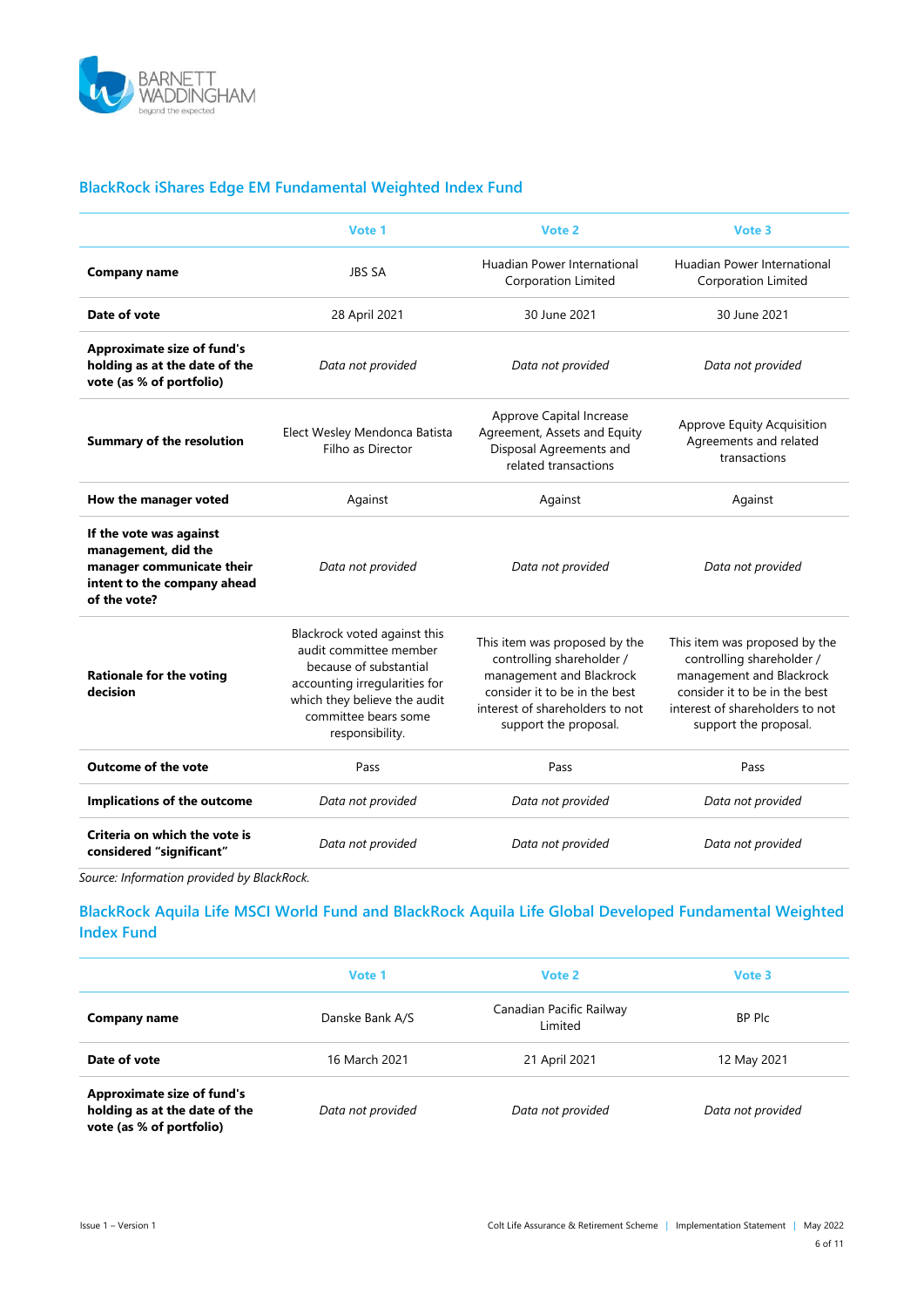

|                                                                                                                            | Vote 1                                                                                                                                                                                                                                                                                                      | Vote 2                                                                                                                                                                                        | Vote 3                                                                                                                                                                                          |  |
|----------------------------------------------------------------------------------------------------------------------------|-------------------------------------------------------------------------------------------------------------------------------------------------------------------------------------------------------------------------------------------------------------------------------------------------------------|-----------------------------------------------------------------------------------------------------------------------------------------------------------------------------------------------|-------------------------------------------------------------------------------------------------------------------------------------------------------------------------------------------------|--|
| <b>Summary of the resolution</b>                                                                                           | Approve guidelines for<br>incentive-based compensation<br>for Executive Management and<br>Board                                                                                                                                                                                                             | Hold an annual non-binding<br>advisory vote on climate<br>change                                                                                                                              | Approve shareholder resolution<br>on climate change targets                                                                                                                                     |  |
| How the manager voted                                                                                                      | Against                                                                                                                                                                                                                                                                                                     | For                                                                                                                                                                                           | For                                                                                                                                                                                             |  |
| If the vote was against<br>management, did the<br>manager communicate their<br>intent to the company ahead<br>of the vote? | Data not provided                                                                                                                                                                                                                                                                                           | n/a                                                                                                                                                                                           | n/a                                                                                                                                                                                             |  |
| <b>Rationale for the voting</b><br>decision                                                                                | Blackrock voted against this<br>resolution as they felt the<br>remuneration arrangements are<br>poorly structured and the<br>disclosure does not provide<br>sufficient understanding of the<br>company's remuneration<br>policies and the link between<br>performance-based pay and<br>company performance. | Blackrock are supportive of the<br>company's efforts to date with<br>respect to this material climate<br>issue and believe that voting in<br>favour may accelerate the<br>company's progress. | Blackrock recognise the<br>company's efforts to date but<br>believe that supporting the<br>proposal may accelerate the<br>company's progress on climate<br>risk management and/or<br>oversight. |  |
| <b>Outcome of the vote</b>                                                                                                 | Pass                                                                                                                                                                                                                                                                                                        | Pass                                                                                                                                                                                          | Fail                                                                                                                                                                                            |  |
| Implications of the outcome                                                                                                | Data not provided                                                                                                                                                                                                                                                                                           | Data not provided                                                                                                                                                                             | Data not provided                                                                                                                                                                               |  |
| Criteria on which the vote is<br>Data not provided<br>considered "significant"                                             |                                                                                                                                                                                                                                                                                                             | Data not provided                                                                                                                                                                             | Data not provided                                                                                                                                                                               |  |
|                                                                                                                            |                                                                                                                                                                                                                                                                                                             |                                                                                                                                                                                               |                                                                                                                                                                                                 |  |

*Source: Information provided by BlackRock.*

### **Invesco Global Targeted Returns Fund**

|                                                                                                                            | Vote 1                                              | Vote 2                                  | Vote 3                                                                           |
|----------------------------------------------------------------------------------------------------------------------------|-----------------------------------------------------|-----------------------------------------|----------------------------------------------------------------------------------|
| <b>Company name</b>                                                                                                        | Origin Energy Limited                               | Suofeiya Home Collection Co.,<br>Ltd.   | Woodside Petroleum Ltd.                                                          |
| Date of vote                                                                                                               | 12 October 2021                                     | 7 May 2021                              | 6 April 2021                                                                     |
| <b>Approximate size of fund's</b><br>holding as at the date of the<br>vote (as % of portfolio)                             | Data not provided<br>in a usable format             | Data not provided<br>in a usable format | Data not provided<br>in a usable format                                          |
| <b>Summary of the resolution</b>                                                                                           | Approve amendments to the<br>company's constitution | Approve financing amount                | Approve amendments to the<br>company's constitution<br>proposed by Market Forces |
| How the manager voted                                                                                                      | Against                                             | For                                     | Against                                                                          |
| If the vote was against<br>management, did the<br>manager communicate their<br>intent to the company ahead<br>of the vote? | Data not provided                                   | n/a                                     | Data not provided                                                                |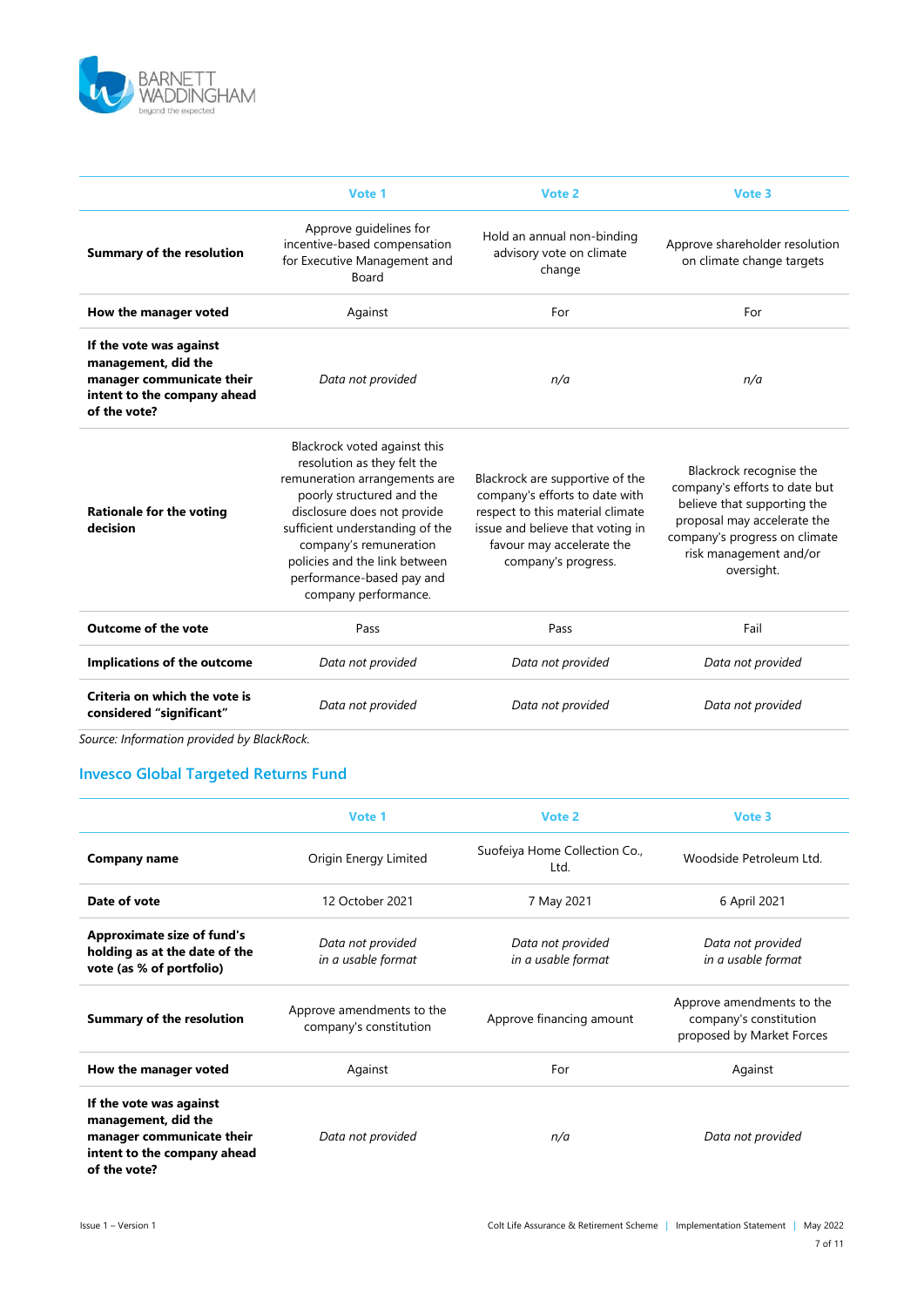

|                                                           | Vote 1                                                                                                                                                                                                   | Vote 2                                                                                                                                                                                                   | Vote 3                                                                                                                                                                                                   |
|-----------------------------------------------------------|----------------------------------------------------------------------------------------------------------------------------------------------------------------------------------------------------------|----------------------------------------------------------------------------------------------------------------------------------------------------------------------------------------------------------|----------------------------------------------------------------------------------------------------------------------------------------------------------------------------------------------------------|
| <b>Rationale for the voting</b><br>decision               | Invesco voted against the<br>resolution as the request to<br>amend the company's<br>constitution is potentially broad<br>with no regulatory framework<br>to oversee shareholder<br>proposals.            | Invesco voted in favour of this<br>resolution because the funds<br>will be needed by the company<br>to facilitate its daily operations<br>and business development.                                      | Invesco voted against the<br>resolution as the request to<br>amend the company's<br>constitution is potentially broad<br>with no regulatory framework<br>to oversee shareholder<br>proposals.            |
| <b>Outcome of the vote</b>                                | Fail                                                                                                                                                                                                     | Pass                                                                                                                                                                                                     | Fail                                                                                                                                                                                                     |
| Implications of the outcome                               | The outcome of the vote meets<br>Invesco's voting intention.<br>Therefore, they didn't take<br>further action beyond their<br>continuous engagement and<br>dialogue with the company, as<br>appropriate. | The outcome of the vote meets<br>Invesco's voting intention.<br>Therefore, they didn't take<br>further action beyond their<br>continuous engagement and<br>dialogue with the company, as<br>appropriate. | The outcome of the vote meets<br>Invesco's voting intention.<br>Therefore, they didn't take<br>further action beyond their<br>continuous engagement and<br>dialogue with the company, as<br>appropriate. |
| Criteria on which the vote is<br>considered "significant" | Reasons include the resolution<br>covering a key ESG proposal                                                                                                                                            | Reasons include the resolution<br>covering a key ESG proposal                                                                                                                                            | Reasons include the resolution<br>covering a key ESG proposal                                                                                                                                            |

*Source: Information provided by Invesco.*

## **Columbia Threadneedle Dynamic Real Return Fund**

|                                                                                                                            | Vote 1                                                                                                     | Vote 2                                                                                                                                       | Vote 3                                                                               |
|----------------------------------------------------------------------------------------------------------------------------|------------------------------------------------------------------------------------------------------------|----------------------------------------------------------------------------------------------------------------------------------------------|--------------------------------------------------------------------------------------|
| <b>Company name</b>                                                                                                        | Caterpillar Inc.                                                                                           | Chalice Mining Ltd.                                                                                                                          | Sun Hung Kai Properties<br>Limited                                                   |
| Date of vote                                                                                                               | 9 June 2021                                                                                                | 24 November 2021                                                                                                                             | 4 November 2021                                                                      |
| <b>Approximate size of fund's</b><br>holding as at the date of the<br>vote (as % of portfolio)                             | 0.03%                                                                                                      | 0.00%                                                                                                                                        | 0.00%                                                                                |
| <b>Summary of the resolution</b>                                                                                           | Report on Climate Policy                                                                                   | Approve issuance of options to<br>Stephen McIntosh                                                                                           | Elect Wu Xiang-dong as<br>Director                                                   |
| How the manager voted                                                                                                      | For                                                                                                        | Against                                                                                                                                      | Against                                                                              |
| If the vote was against<br>management, did the<br>manager communicate their<br>intent to the company ahead<br>of the vote? | n/a                                                                                                        | Data not provided                                                                                                                            | Data not provided                                                                    |
| <b>Rationale for the voting</b><br>decision                                                                                | Columbia Threadneedle voted<br>for the resolution to support<br>better ESG risk management<br>disclosures. | Columbia Threadneedle voted<br>against the resolution due to<br>remuneration concerns.                                                       | Columbia Threadneedle voted<br>against the resolution due to<br>attendance concerns. |
| <b>Outcome of the vote</b>                                                                                                 | Fail                                                                                                       | Pass                                                                                                                                         | Pass                                                                                 |
| Implications of the outcome                                                                                                |                                                                                                            | Active stewardship (engagement and voting) continues to form an integral part of Columbia<br>Threadneedle's research and investment process. |                                                                                      |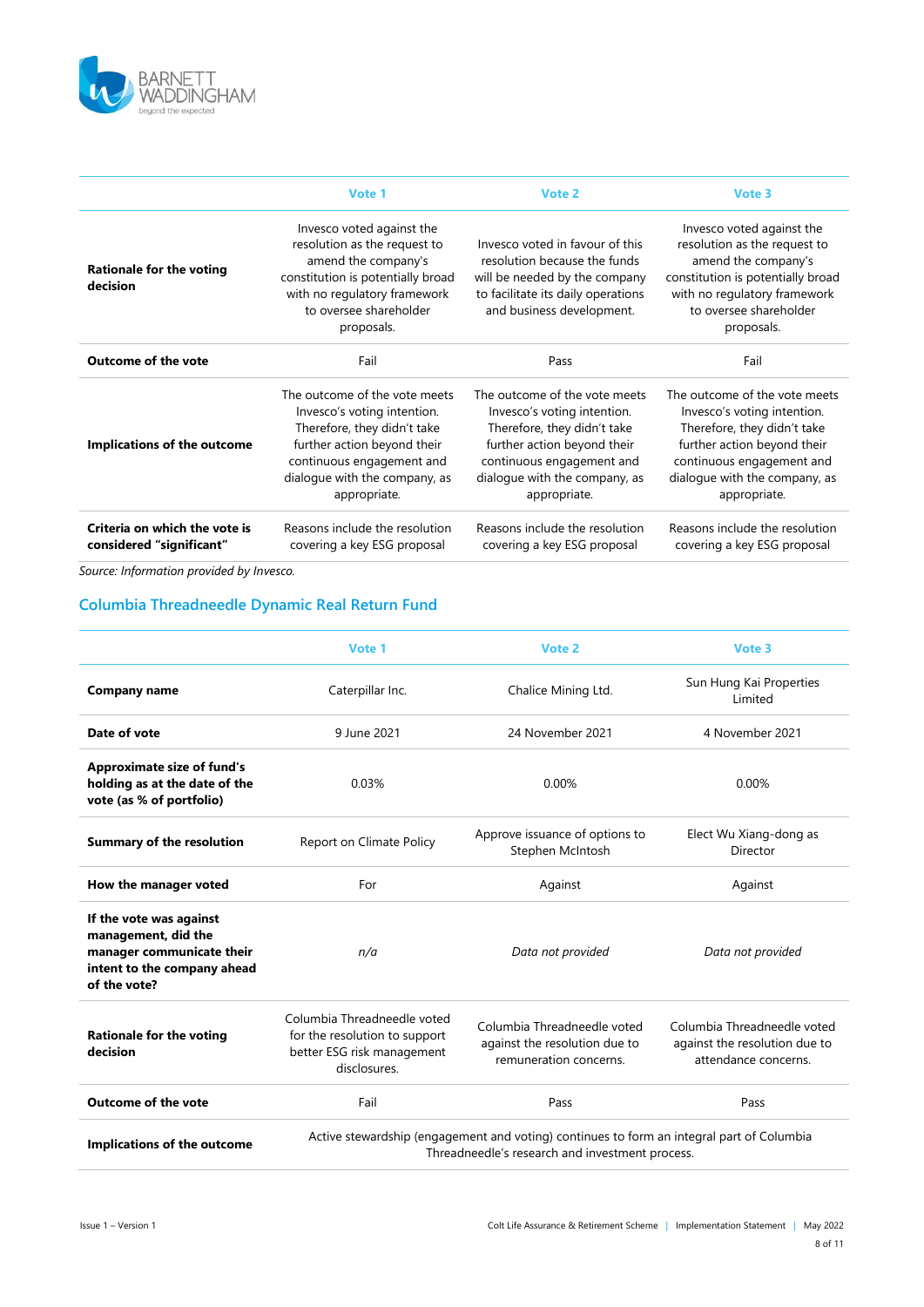

|                                                           | Vote 1                  | Vote 2                  | Vote 3                  |
|-----------------------------------------------------------|-------------------------|-------------------------|-------------------------|
| Criteria on which the vote is<br>considered "significant" | Vote against management | Vote against management | Vote against management |

*Source: Information provided by Columbia Threadneedle.*

# **Fund-level engagement**

The managers may engage with investee companies on behalf of the Trustees. The tables below provide a summary of the engagement activities undertaken by each manager during the year to 31 December 2021. We are working with managers to obtain this data in a more consistent way going forward.

The scope for engagement in relation to the Insight LDI funds and the liquidity funds held by the Scheme is expected to be extremely limited. Therefore, these funds are not included in the tables below.

As mentioned previously, the Scheme was invested in private equity funds with both BlackRock and Schroder, alongside being invested in a property fund with Columbia Threadneedle over the year. However, these assets were sold prior to the year-end and are therefore not included in the tables below.

| <b>Manager</b>                                                                                               | <b>BlackRock</b>                       |                                |                                                       |                                                                    |  |  |
|--------------------------------------------------------------------------------------------------------------|----------------------------------------|--------------------------------|-------------------------------------------------------|--------------------------------------------------------------------|--|--|
| <b>Fund name</b>                                                                                             | iShares Emerging<br>Markets Index Fund | Aquila Life MSCI World<br>Fund | iShares Edge EM<br>Fundamental Weighted<br>Index Fund | Aquila Life Global<br>Developed Fundamental<br>Weighted Index Fund |  |  |
| Does the manager<br>perform engagement<br>on behalf of the<br>holdings of the fund                           | Yes                                    | Yes                            | Yes                                                   | Yes                                                                |  |  |
| Has the manager<br>engaged with<br>companies to influence<br>them in relation to ESG<br>factors in the year? | Yes                                    | Yes                            | Yes                                                   | Yes                                                                |  |  |
| <b>Number of</b><br>engagements<br>undertaken on behalf<br>of the holdings in this<br>fund in the year       | 455                                    | 1.735                          | 263                                                   | 1,450                                                              |  |  |
| <b>Number of entities</b><br>engaged on behalf of<br>the holdings in this<br>fund in the year                | 296                                    | 915                            | 155                                                   | 711                                                                |  |  |
| <b>Number of</b><br>engagements<br>undertaken at a firm<br>level in the year                                 |                                        |                                | 3,642                                                 |                                                                    |  |  |

*Source: Information provided by BlackRock.*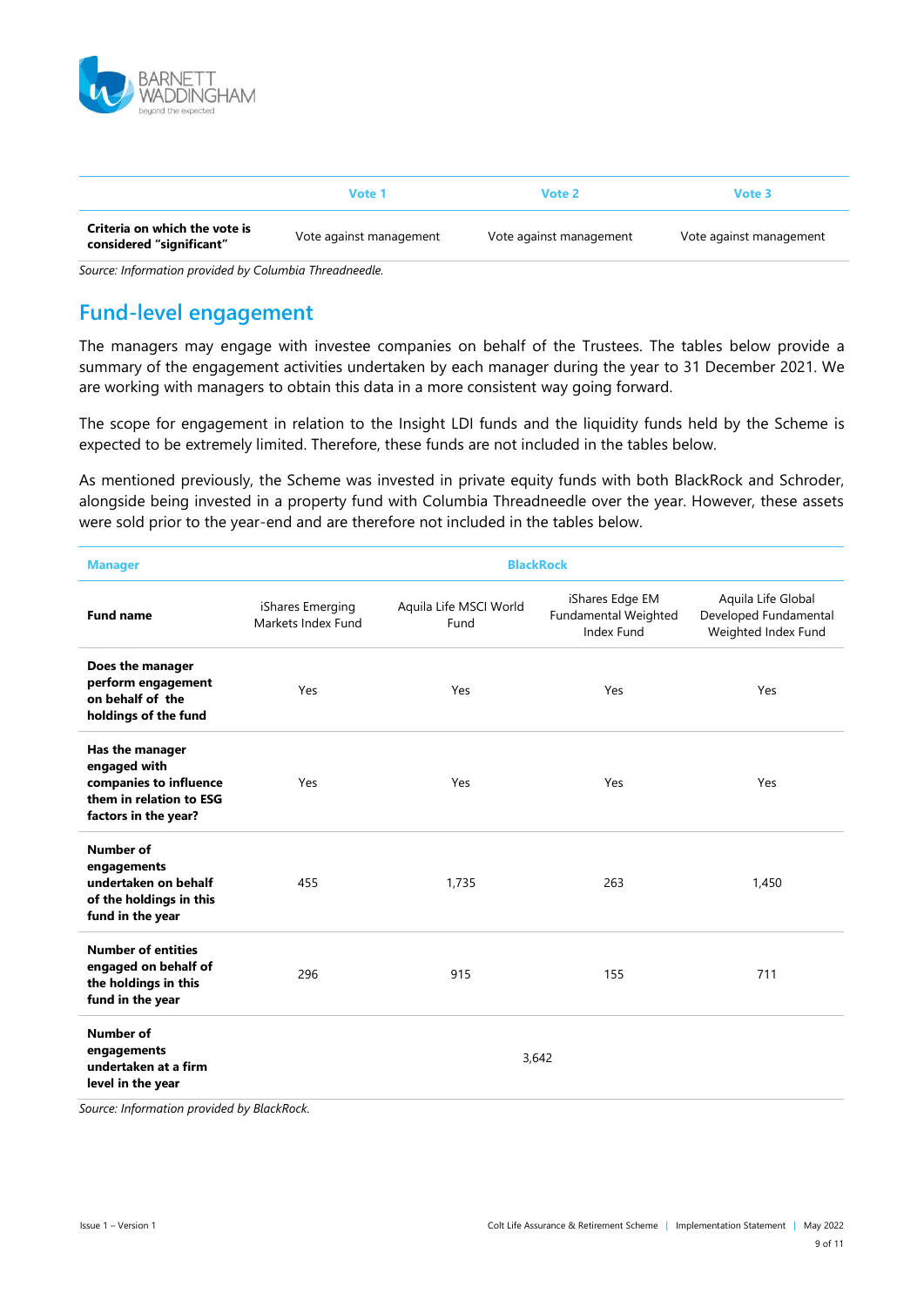

| <b>Manager</b>                                                                                               | <b>Invesco</b>                  | <b>Columbia</b><br><b>Threadneedle</b> | <b>Insight</b>              |                        |
|--------------------------------------------------------------------------------------------------------------|---------------------------------|----------------------------------------|-----------------------------|------------------------|
| <b>Fund name</b>                                                                                             | Global Targeted Returns<br>Fund | Dynamic Real Return<br>Fund            | Buy & Maintain Bond<br>Fund | High Grade ABS<br>Fund |
| Does the manager<br>perform engagement on<br>behalf of the holdings of<br>the fund                           | Yes                             | Yes                                    | Yes                         | Yes                    |
| Has the manager<br>engaged with companies<br>to influence them in<br>relation to ESG factors in<br>the year? | Yes                             | Yes                                    | Yes                         | Yes                    |
| <b>Number of engagements</b><br>undertaken on behalf of<br>the holdings in this fund<br>in the year          | n/a                             | 127                                    | Data not provided           | Data not provided      |
| <b>Number of entities</b><br>engaged on behalf of the<br>holdings in this fund in<br>the year                | $2.000*$<br>(at firm-level)     | 84                                     | 90                          | 148                    |
| <b>Number of engagements</b><br>undertaken at a firm<br>level in the year                                    | 2,500                           | 230**                                  | 981                         |                        |

*Source: Information provided by the managers.*

*\*Data for Invesco was only available at a firm-level.* 

*\*\*Number of engagements relating to ESG only.*

# **Examples of engagement activities undertaken over the year to 31 December 2021**

| <b>Manager</b>   | <b>Example engagements and engagement themes</b>                                                                                                                                                                                                                                                                                                                                                                                                                                                                                                                                                                                                                                                                                |
|------------------|---------------------------------------------------------------------------------------------------------------------------------------------------------------------------------------------------------------------------------------------------------------------------------------------------------------------------------------------------------------------------------------------------------------------------------------------------------------------------------------------------------------------------------------------------------------------------------------------------------------------------------------------------------------------------------------------------------------------------------|
|                  | <b>Company: Electrobras</b>                                                                                                                                                                                                                                                                                                                                                                                                                                                                                                                                                                                                                                                                                                     |
| <b>BlackRock</b> | BlackRock engaged with Centrais Eletricas Brasileiras (Eletrobras), Latin America's largest power utility,<br>frequently in recent years to share their perspective on climate and sustainability-related disclosures.                                                                                                                                                                                                                                                                                                                                                                                                                                                                                                          |
|                  | In early 2021, the company had not yet produced corporate sustainability reporting describing how<br>sustainability risks and opportunities are governed, reflected in strategy, integrated into risk management<br>practices and measured (i.e. metrics and targets). BlackRock feel comprehensive disclosures of the<br>company's approach to the management of climate and sustainability-related risks and opportunities are<br>important due to the carbon-intensive nature of Eletrobras' business model and the scale of its operations.<br>They feel that better quality reporting and data supports investors' understanding of the drivers of value<br>in companies' business operations and material business risks. |
|                  | BlackRock engaged with the company in early 2021 and emphasised how long-term investors have better<br>insight into risks and opportunities when a company explains clearly and comprehensively the material<br>sustainability-related drivers of risk and value creation in their businesses.                                                                                                                                                                                                                                                                                                                                                                                                                                  |
|                  | In November 2021, Eletrobras produced its first TCFD and SASB-aligned reports. BlackRock have been<br>encouraged by the company's efforts to enhance disclosures and have continued to engage to provide                                                                                                                                                                                                                                                                                                                                                                                                                                                                                                                        |